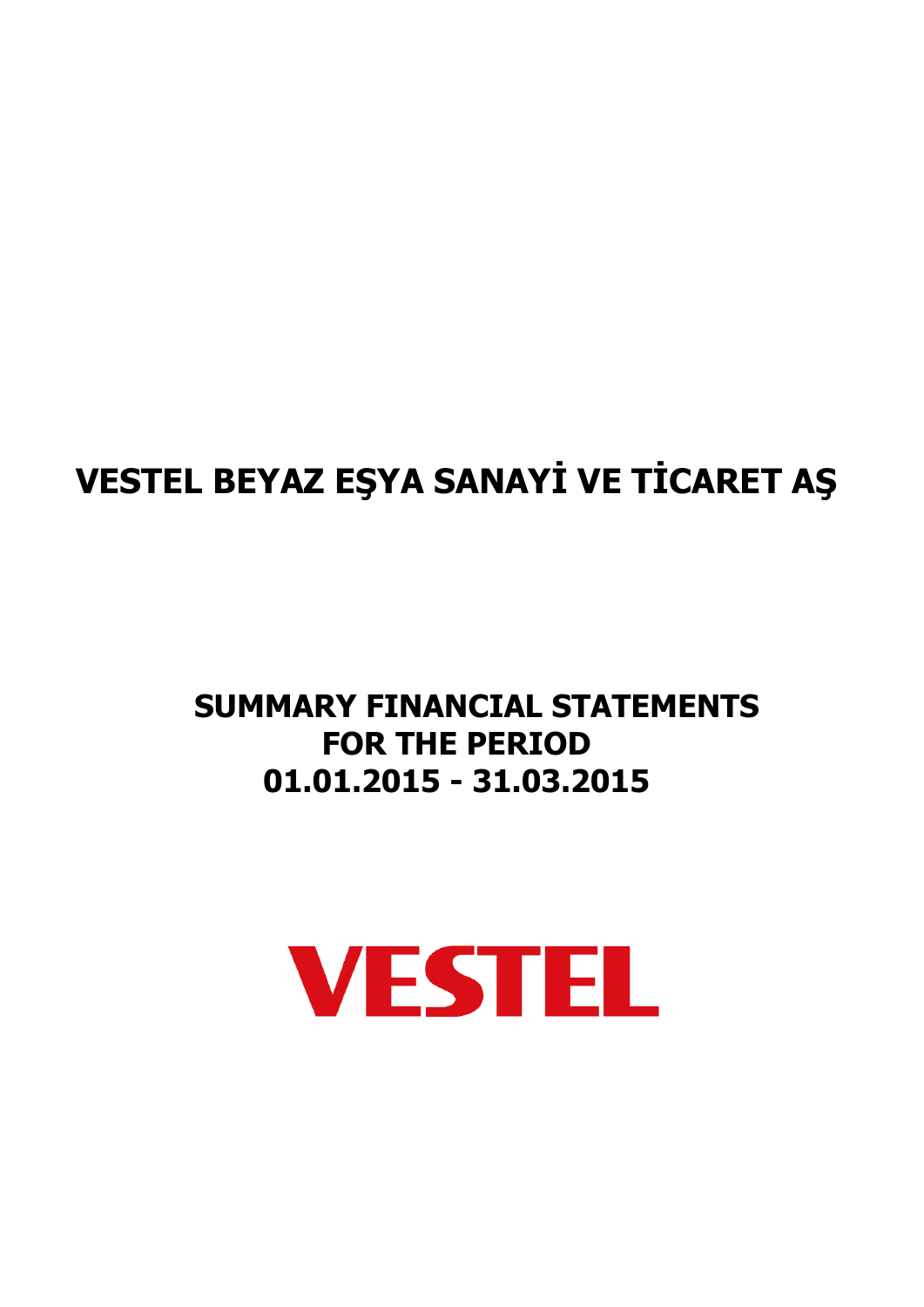SUMMARY FINANCIAL STATEMENTS FOR THE PERIOD 01.01.2015 – 31.03.2015

#### **VESTEL BEYAZ EŞYA SANAYİ VE TİCARET AŞ CONDENSED INTERIM STATEMENTS OF BALANCE SHEETS AS OF 31 MARCH 2015 AND 31 DECEMBER 2014**

(All amounts in thousands Turkish Lira unless stated otherwise)

|                                  |             |            | Audited    |
|----------------------------------|-------------|------------|------------|
| <b>ASSETS</b>                    | <b>Note</b> | 31.03.2015 | 31.12.2014 |
| <b>Current Assets</b>            |             | 1,196,463  | 1,145,537  |
| Cash and Cash Equivalents        | 4           | 7,181      | 163,711    |
| Derivative Financial Instruments | 25          | 69,883     | 30,312     |
| <b>Trade Receivables</b>         |             | 607,011    | 657,750    |
| <b>Related Parties</b>           | 6           | 599,716    | 646,554    |
| Other Parties                    | 7           | 7,295      | 11,196     |
| Other Receivables                |             | 205,375    | 50,557     |
| <b>Related Parties</b>           | 6           | 143,960    |            |
| Other parties                    | 8           | 61,415     | 50,557     |
| Inventories                      | 9           | 296,227    | 229,782    |
| Prepaid Expenses                 | 10          | 10,494     | 13,325     |
| <b>Other Current Assets</b>      | 17          | 292        | 100        |
| <b>Non - Current Assets</b>      |             | 398,605    | 403,900    |
| Prepaid Expenses                 | 10          | 3,845      | 5,694      |
| Property, Plant And Equipment    | 11          | 322,734    | 330,230    |
| <b>Intangible Assets</b>         |             | 72,026     | 67,976     |
| Other Intangible Assets          | 12          | 72,026     | 67,976     |
| <b>TOTAL ASSETS</b>              |             | 1,595,068  | 1,549,437  |

The accompanying notes are an integral part of these financial statements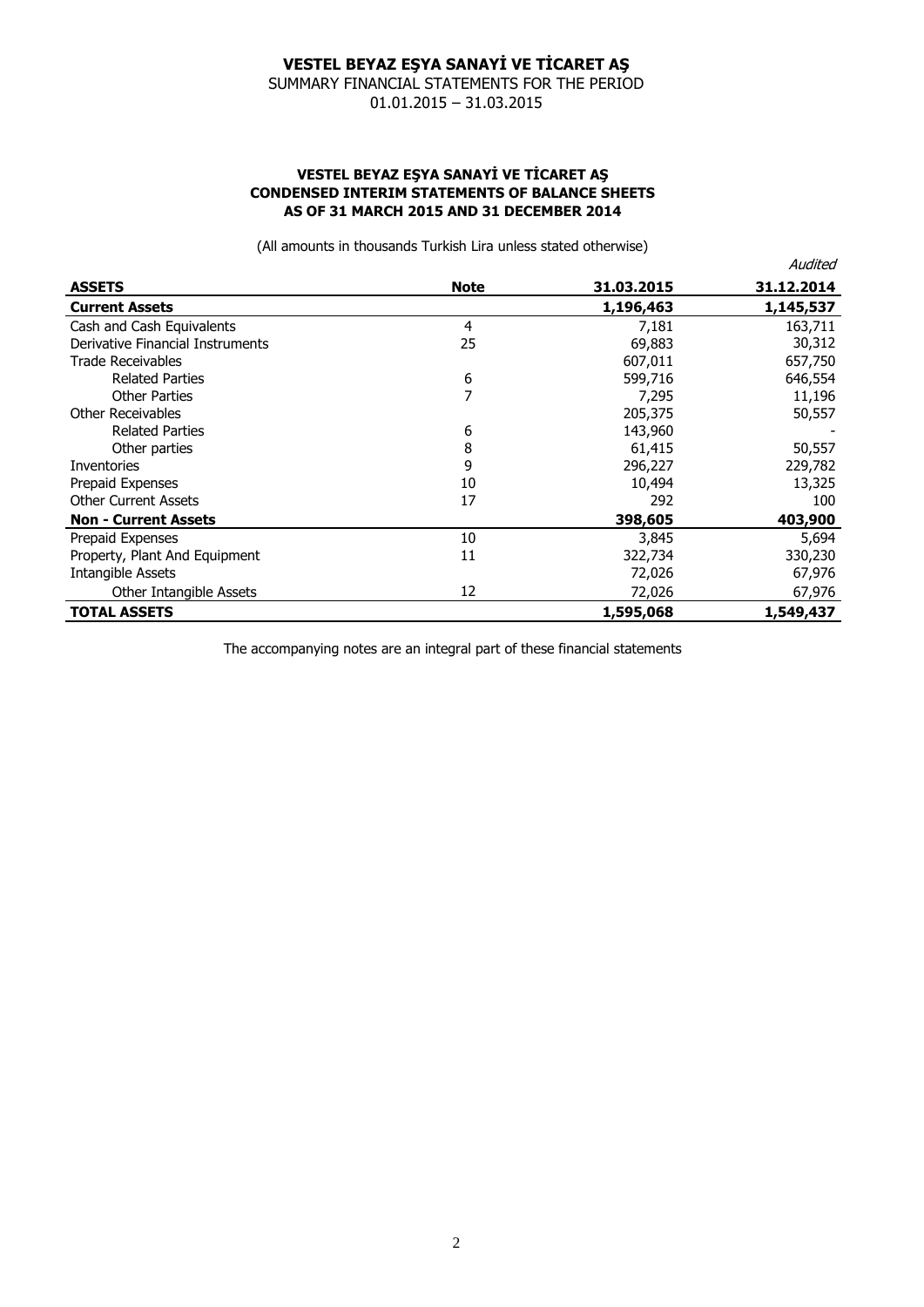SUMMARY FINANCIAL STATEMENTS FOR THE PERIOD 01.01.2015 – 31.03.2015

#### **VESTEL BEYAZ EŞYA SANAYİ VE TİCARET AŞ CONDENSED INTERIM STATEMENTS OF BALANCE SHEETS AS OF 31 MARCH 2015 AND 31 DECEMBER 2014**

(All amounts in thousands Turkish Lira unless stated otherwise)

|                                                                          |             |            | Audited    |
|--------------------------------------------------------------------------|-------------|------------|------------|
| LIABILITIES AND SHAREHOLDERS' EQUITY                                     | <b>Note</b> | 31.03.2015 | 31.12.2014 |
| <b>Current Liabilities</b>                                               |             | 735,912    | 649,202    |
| <b>Short Term Financial Liabilities</b>                                  | 5           | 111,818    | 60,744     |
| <b>Trade Payables</b>                                                    |             | 563,646    | 555,571    |
| <b>Related Parties</b>                                                   | 6           | 24,480     | 8,758      |
| <b>Other Parties</b>                                                     | 7           | 539,166    | 546,813    |
| Liabilities for Employee Benefits                                        | 15          | 11,834     | 17,660     |
| Derivative Financial Instruments                                         | 25          | 42,147     | 5,946      |
| Current income tax liabilities                                           | 23          | 580        | 2,601      |
| Short term provisions                                                    |             | 1,100      | 1,100      |
| <b>Other Current Provisions</b>                                          | 13          | 1,100      | 1,100      |
| <b>Other Current Liabilities</b>                                         | 17          | 4,787      | 5,580      |
| <b>Non-Current Liabilities</b>                                           |             | 185,262    | 237,672    |
| Long Term Financial Liabilities                                          | 5           | 7,037      | 58,220     |
| Other Payables                                                           |             | 141,752    | 142,372    |
| <b>Related Parties</b>                                                   | 6           | 141,752    | 142,372    |
| Long Term Provisions                                                     |             | 26,999     | 25,382     |
| Provisions for Employee Termination Benefits                             | 15          | 26,999     | 25,382     |
| Derivative Financial Instruments                                         | 25          | 2,988      | 5,800      |
| Deferred Tax Liability                                                   | 23          | 6,486      | 5,898      |
| <b>SHAREHOLDER'S EQUITY</b>                                              |             | 673,894    | 662,563    |
| Paid In Capital                                                          | 18          | 190,000    | 190,000    |
| Adjustments to Share Capital                                             | 18          | 9,734      | 9,734      |
| <b>Share Premium</b>                                                     | 18          | 109,031    | 109,031    |
| Other Comprehensive Income/Loss Not To Be Reclassified To Profit or Loss |             | (9,209)    | (9,209)    |
| <b>Revaluation Gain/Loss</b>                                             |             | (9,209)    | (9,209)    |
| Actuarial Gain/Loss Arising from Defined Benefit Plans                   |             | (9,209)    | (9,209)    |
| Other Comprehensive Income/Loss To Be Reclassified To Profit or Loss     |             | 31,242     | 20,512     |
| Cash Flow Hedges                                                         |             | 31,242     | 20,512     |
| <b>Restricted Reserves</b>                                               | 18          | 41,803     | 41,803     |
| <b>Retained Earnings</b>                                                 | 18          | 300,692    | 169,515    |
| Net Profit for the Period                                                |             | 601        | 131,177    |
| <b>TOTAL LIABILITIES AND EQUITY</b>                                      |             | 1,595,068  | 1,549,437  |

The accompanying notes are an integral part of these financial statements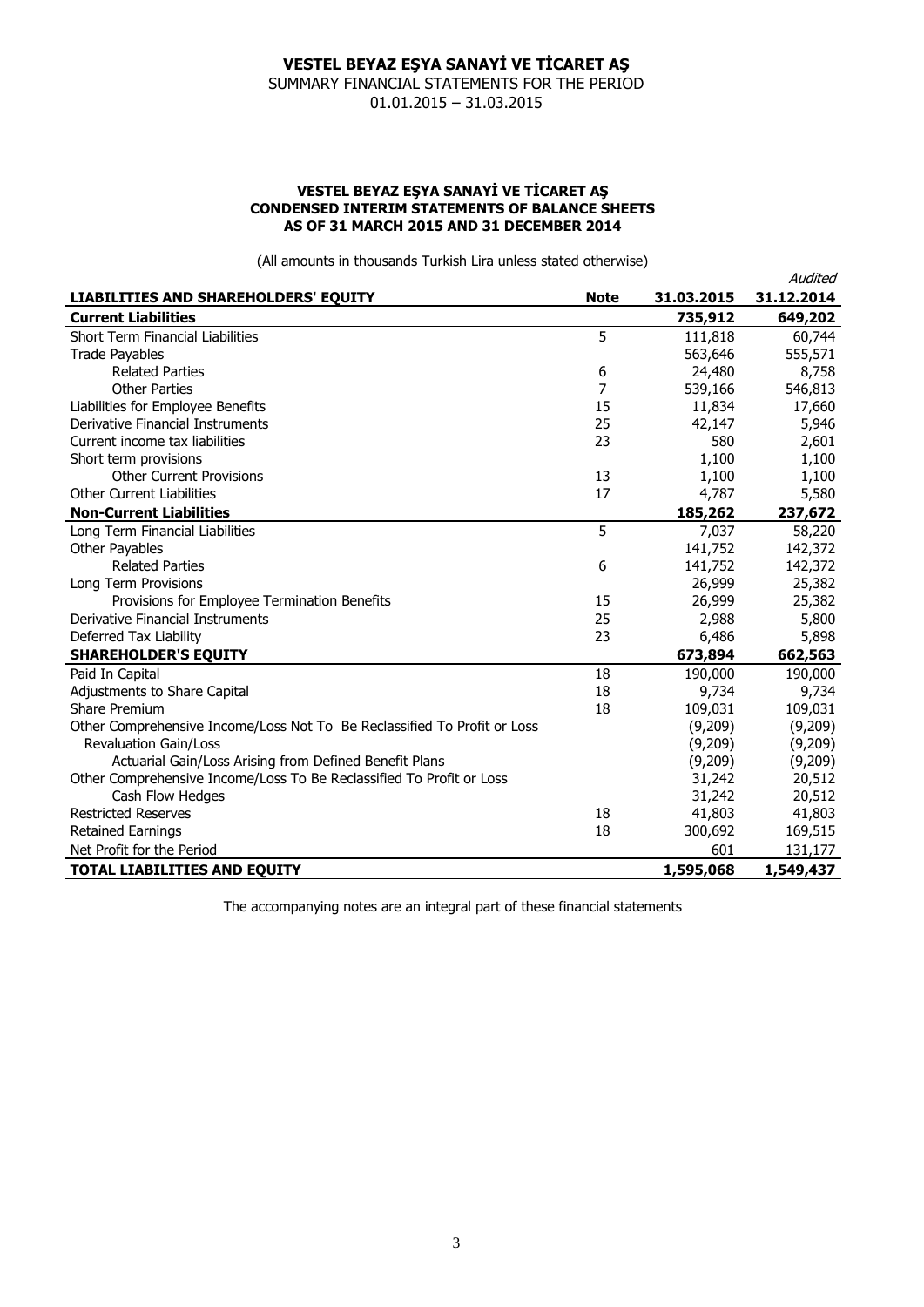#### **VESTEL BEYAZ EŞYA SANAYİ VE TİCARET AŞ** SUMMARY FINANCIAL STATEMENTS FOR THE PERIOD

01.01.2015 – 31.03.2015

#### **VESTEL BEYAZ EŞYA SANAYİ VE TİCARET A.Ş. CONDENSED INTERIM STATEMENTS OF INCOME FOR THE THREE MONTH PERIOD ENDED 31 MARCH 2015 AND 31 MARCH 2014**

(All amounts in thousands Turkish Lira unless stated otherwise)

|                                              |             | $01.01 -$  | $01.01 -$  |
|----------------------------------------------|-------------|------------|------------|
|                                              | <b>Note</b> | 31.03.2015 | 31.03.2014 |
| Revenue                                      | 19          | 477,355    | 513,022    |
| Cost of Sales (-)                            |             | (416,746)  | (436,845)  |
| <b>GROSS PROFIT</b>                          |             | 60,609     | 76,177     |
| Marketing, Selling and Distribution Expenses | 20          | (8,667)    | (8, 876)   |
| General Administrative Expenses              | 20          | (8, 783)   | (8, 354)   |
| Research and Development Expenses            | 20          | (6,094)    | (6,095)    |
| Other Operating Income                       | 21          | 23,661     | 44,512     |
| Other Operating Expense                      | 21          | (47,081)   | (43, 255)  |
| <b>OPERATING PROFIT / LOSS</b>               |             | 13,645     | 54,109     |
| Financial income                             | 22          | 41,846     | 7,267      |
| Financial expense                            | 22          | (56, 404)  | (12, 498)  |
| <b>PROFIT BEFORE TAXATION</b>                |             | (913)      | 48,878     |
| Tax Income/(Expense)                         |             |            |            |
| <b>Current Tax Expense</b>                   | 23          | (580)      | (7, 867)   |
| Deferred Tax Income/(Expense)                | 23          | 2,094      | 760        |
| <b>NET INCOME FOR THE PERIOD</b>             |             | 601        | 41,771     |
| <b>EARNINGS PER SHARE (TL)</b>               | 24          |            | 0.22       |

The accompanying notes are an integral part of these financial statements.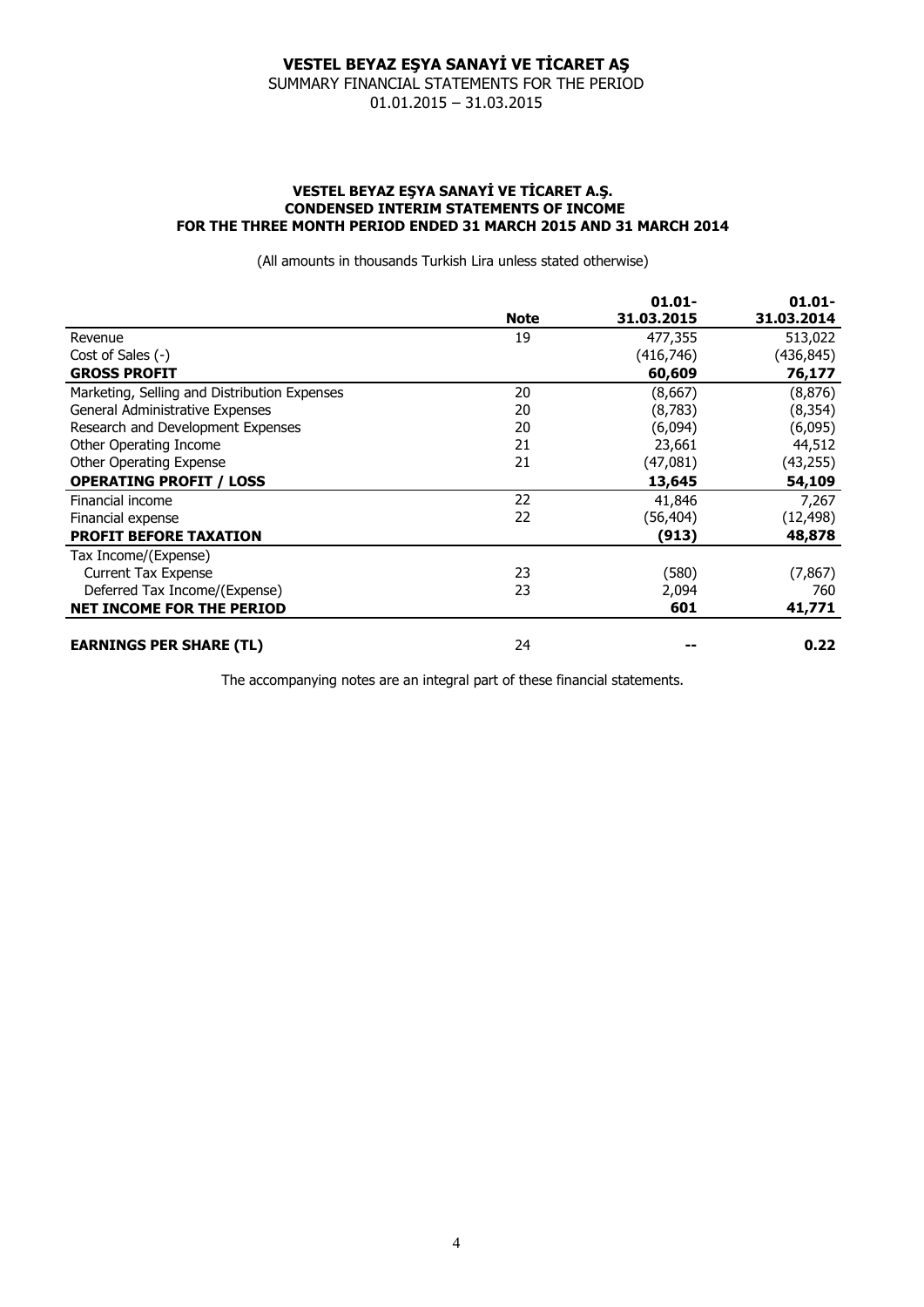SUMMARY FINANCIAL STATEMENTS FOR THE PERIOD 01.01.2015 – 31.03.2015

#### **VESTEL BEYAZ EŞYA SANAYİ VE TİCARET ANONİM ŞİRKETİ CONDENSED INTERIM STATEMENTS OF CASHFLOWS FOR THE THREE MONTH PERIOD ENDED 31 MARCH 2015 AND 31 MARCH 2014**

(All amounts in thousands Turkish Lira unless stated otherwise)

|                                                                                       | <b>Note</b> | $01.01 -$<br>31.03.2015 | $01.01 -$<br>31.03.2014 |
|---------------------------------------------------------------------------------------|-------------|-------------------------|-------------------------|
| <b>Operating activities:</b>                                                          |             |                         |                         |
| <b>Profit/Loss Before Tax</b>                                                         |             | (913)                   | 48,878                  |
| Adjustments to reconcile net income to net cash provided by operating<br>activities : |             |                         |                         |
| - Depreciation and amortization                                                       | 11          | 22,112                  | 20,323                  |
| - Provision for employment termination benefits                                       | 15          | 2,900                   | 896                     |
| - Provision for impairment on inventories                                             | 9           | (160)                   | (109)                   |
| - Interest expense                                                                    | 22          | 2,944                   | 5,236                   |
| - Interest income                                                                     | 22          | (3,615)                 | (16)                    |
| - (Gain) / loss from sales of tangible assets                                         |             | (93)                    | (19)                    |
| - Derivative financial instruments (income) / expense accrual                         |             | 7,230                   | (119)                   |
| - Unrealized foreign exchange gains / losses                                          |             | 950                     | 911                     |
| Change in blocked cash and cash equivalents                                           | 4           | (2)                     | 536                     |
| <b>Changes in working capital</b>                                                     |             |                         |                         |
| (Increase) / decrease in trade receivables                                            | 6,7         | 50,739                  | 81,619                  |
| (Increase) / decrease in inventories                                                  | 9           | (66, 285)               | 12,619                  |
| (Increase) / decrease in other receivables and other current assets                   |             | (6, 370)                | 4,633                   |
| Increase / (decrease) in trade payables                                               | 6,7         | 8,075                   | (54, 411)               |
| Increase/(decrease) in other payables and liabilities                                 |             | (6, 619)                | 1,495                   |
| Net cash provided by operating activities                                             |             |                         |                         |
| Employee termination benefits paid                                                    | 15          | (1,283)                 | (942)                   |
| Income tax paid                                                                       | 23          | (2,601)                 |                         |
| Net cash (used in) operating activities                                               |             | 7,009                   | (41,708)                |
| <b>Investing Activities:</b>                                                          |             |                         |                         |
| Acquisition of tangible assets                                                        | 11          | (11, 720)               | (13,909)                |
| Cash provided from tangible and intangible assets                                     |             | 143                     | 507                     |
| Acquisition of intangible assets                                                      | 12          | (6,996)                 | (4,844)                 |
| Net cash (used in) investing activities                                               |             | (18, 573)               | (18, 246)               |
| <b>Financing Activities:</b>                                                          |             |                         |                         |
| Proceeds from bank borrowings                                                         |             | 23,172                  | 1,873                   |
|                                                                                       |             | (26, 781)               | (23, 963)               |
| Repayment of bank borrowings                                                          |             | (620)                   | 72,798                  |
| Borrowings from related parties                                                       | 6           | (143,960)               |                         |
| Receivables from related parties                                                      | 6           | (394)                   |                         |
| Interest paid                                                                         |             |                         | (4,858)                 |
| Interest received                                                                     |             | 3,615                   | 16                      |
| Net cash provided by financing activities                                             |             | (144, 968)              | 45,866                  |